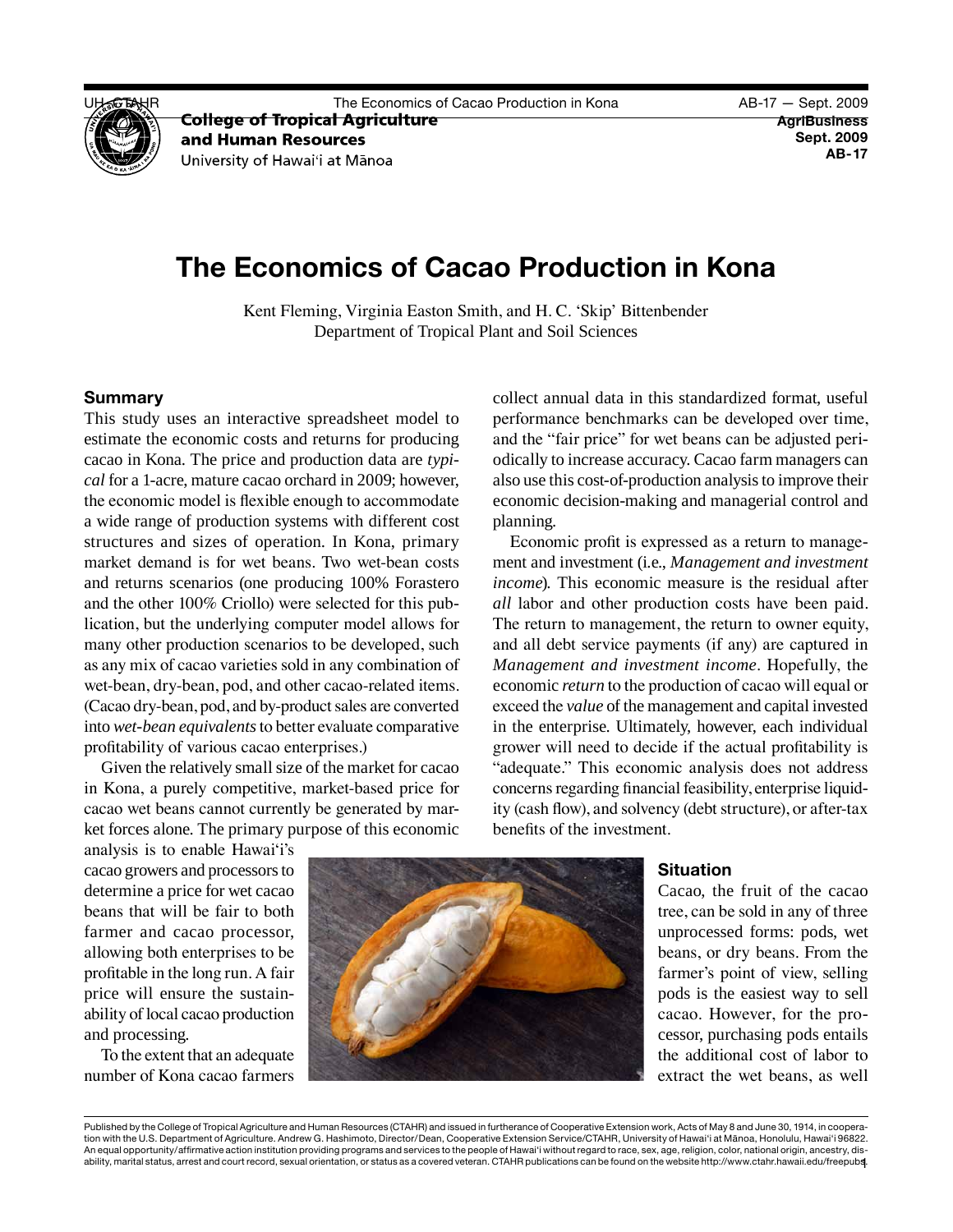extra postharvest cost and effort, and, being highly lematic.1 Alternatively, the farmer could consider vertical of this study. Other marketing possibilities include using mainland. Ultimately, most Kona growers will likely as the problem of disposing of the waste material after extraction and the risk of introducing postharvest plant disease. For the farmer, extracting wet beans requires perishable, the wet beans require careful, timely handling. If the farmer were to continue one step further, to fermenting and drying the wet beans, the dry beans could be stored for lengthy periods and shipped long distances. However, the marketing then becomes probintegration with the intent to manufacture and market a final, end-user product, such as chocolate. However, this option is far more complicated and expensive than simply extracting the wet beans, and, in any case, it is a completely different enterprise, well beyond the scope the husks for soapmaking, drying and selling nibs, or exporting beans for chocolate manufacture on the U.S. see their most attractive marketing option to be selling wet beans to a local processor who is willing and able to pay a higher price for local produce. That is the market assumed in this economic analysis.

 drying activities themselves because the process of fer- menting and drying has a significant impact on the quality of the final chocolate product. Therefore, processors prefer to purchase wet beans. In most of the world, this arrange- ment is not an option because growers and processors are located too far apart, and consequently the purchase of pods or dried beans is the more common model. However, Kona has the advantage that the cacao growers are located relatively near to the processors, enabling processors to purchase all of their cacao in the wet bean form.<sup>2</sup> Processors generally want to control the fermenting and

 because it is hardier, generally easier to manage, and also abundant, consequently demands a higher price. The two of chocolate.3 Therefore, a costs-and-returns scenario Most Kona farmers are growing the Forastero variety produces a higher yield. Criollo, being somewhat less varieties have different flavor profiles, so they are not strict substitutes, and both are useful in the manufacture is presented for the production and sale of wet cacao beans for both of the varieties. (The primary difference between the two scenarios is different marketable yields and market prices, resulting in different gross revenues.) The economic model accommodates any combination of Criollo and Forastero sold in any proportion of cacao pods, wet beans, and/or dry beans.<sup>4</sup>

 an "acceptable" profit but low enough to allow chocolate her expected profitability is indeed "adequate." Profit Regardless of the form in which the cacao is sold, the average farm gate price must be high enough to provide processing to remain economically feasible. Ultimately, each grower will need to decide to what degree his or margins for both activities are relatively small, and in some years the margins might become so narrow that the farming and/or the processing enterprise may not be economically profitable in the short run. But in the long run, both partners in this symbiotic relationship must find their role to be economically viable.

 potential users, including policymakers, extension agents, landowners, and investors. The intended audience for Cost of production budgets can benefit a variety of this study is existing and prospective cacao growers and processors in Kona. When used properly, an enterprise budget is a valuable farm management tool for producers. Growers who enter their own farm data will find the model useful for

- • developing an end-of-the-year economic business analysis of their cacao enterprise
- • projecting next year's cacao income under various production and marketing scenarios

 limited to analyzing the economics of cacao production (and market- ing) in Kona on the island of Hawai'i. (Production implies marketing, low-cost commodities of industrialized agricultural production. Hawai'i growers are neither low-cost nor low-quality producers. <sup>1</sup>As the title of this study states clearly, this economic analysis is because without a reasonable market production is not economic.) Cacao is an internationally traded commodity with world prices far too low to sustain production in the USA. Like Kona coffee farmers (and most other agricultural producers in Hawai'i), Hawai'i's cacao growers are not producing with the intent to compete globally with Their products compete on attributes other than price, such as quality, taste, variety, point of origin, etc., and their markets of choice will therefore be limited to niche markets, for the most part local.

 production enterprise. If merely an accounting transaction, the <sup>2</sup>A cacao-growing operation that is vertically integrated would not, of course, sell cacao on the open market. Rather, the farm's wet cacao beans would simply be transferred internally to its chocolate grower's profit might not be realized until the time the value-added product is sold.

<sup>3</sup>Hereafter in this study, unless specified otherwise, reference to "ca- cao" or "beans" will be taken to mean "wet Criollo or Forastero beans." 4 When including pods and/or dry beans, the user must provide appropriate market prices, conversion factors (such as the average weight of dry beans obtained from a pound of wet beans) and other postharvest cost coefficients in order to obtain an accurate estimate of enterprise profitability.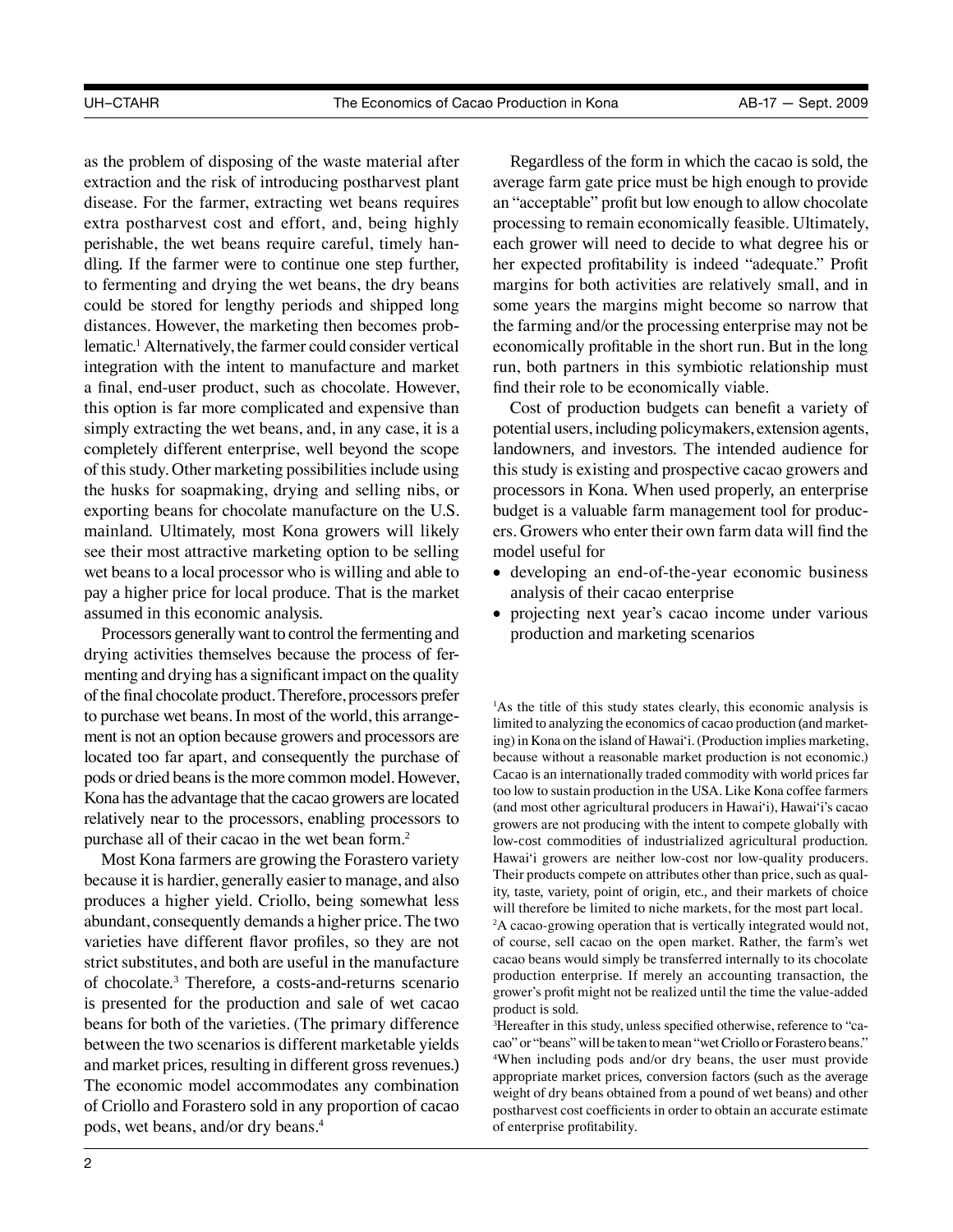- 
- of business environment changes (e.g., regulatory, wage rate, or cacao
- determining the economic benefit of adopting new technology
- 
- adjusting operations to improve
- 

come to a mutually beneficial market

such as can be provided using a good cash-flow statement, considers the cash costs and the sources of required investment capital, but it does not reveal enterprise. By contrast, an economic feasibility analysis includes all costs. both cash and non-cash, but without

 reference to when specifically these payments are made or received in the production year, or to how the particular operation is financed. Economic feasibility focuses on longer-term profitability, risk, and sustainability strategies rather than short-term financial fluctuations or short-term survival tactics. In this study, economic profitability (the "bottom line") is expressed as the residual return to man- agement and investment. *Management and investment income* is the amount left to the cacao enterprise's owner/ operator after all costs (except the values of management and equity investment and any debt financing) are paid in full. The cost-of-production analysis stops at the farm gate, includes all growing and harvesting costs, and can include extracting and drying wet beans, as appropriate for particular marketing plans. This analysis does not estimate any possible costs of delivery because these will vary widely, depending upon the farm's location relative to the processor.<sup>5</sup>



ing parameters and make some impor- ment rate? What is the expected or A first step in determining the profittant overall assumptions. How is the trees are there, how mature are they,

 *cao* commonly grown are Criollo, While the two "varieties" share many subspecies or varieties, and seedlings usually do not grow true to type of the pod parent. Kona producers grow seedlings of Criollo and/or Forastero. characteristics and are grown in the same way, they nevertheless need to be treated somewhat separately to ac-

count for their different yields and prices. The program assumes all orchards are from 0 to 100% Forastero with the remaining balance in Criollo. By entering the percentage of Forastero, all other factors, such as percent of Criollo and all of the weighted average prices and yields,<sup>6</sup> are generated.

# *b. Tree count and land used*

On some farms, cacao trees are scattered irregularly over

 download from the University of Hawai'i's College of Tropical Agriculture and Human Resources website, at http://www.ctahr. 6 The "yield" is the net *marketable yield* (i.e., actual wet-bean 5 The Excel spreadsheet economic model that is referred to throughout this study, reproduced in part on p. 10–12, is available as a free hawaii.edu/freepubs, under "Cost of Production." This spreadsheet can be used on any computer that has the Excel program installed. sales) and not necessarily the harvested yield and certainly not the biological-potential yield.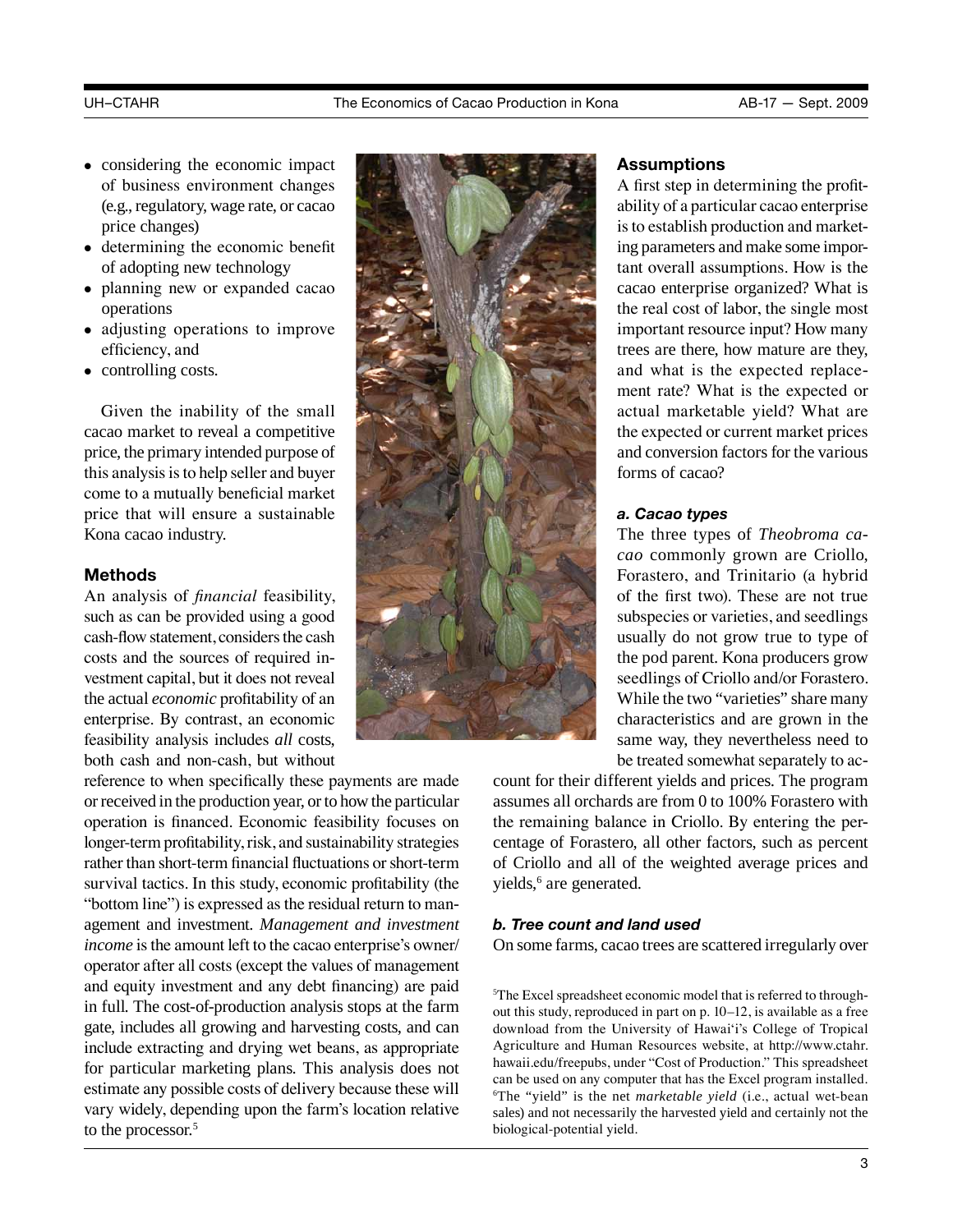such as shade or wind protection. The grower will need to count how many cacao trees there actually are. When the of cacao trees (that is, spaced at regular intervals and not per acre, the spreadsheet includes a routine that calculates based on the tree spacing and the amount of land needed the property, sometimes intermixed with other fruit or nut trees that share similar growing requirements and that may offer horticultural benefits to the cacao trees, cacao enterprise is organized as a conventional orchard interplanted), the size of the orchard can be determined easily. (If one does not know how many trees there are the tree number, both orchard total and trees per acre, for other related activities, such as roads, packing work area, shed, etc.)

 about 3.6 percent of the land being roadways, postharvest better suited to a particular operation. For instance, some The example farm's tree spacing is 6 ft by 7 ft, with handling work area, and any other space directly related to the enterprise but not planted with trees. While the example farm uses 6x7-ft spacing, other layouts may be managers prefer a 5x12-ft spacing arrangement because it allows machinery to travel more freely between the rows. When allowing 5 percent for the non-planted area, this arrangement results in only 690 trees per acre. Current practices strongly favor more densely planted cacao orchards, some with over 1200 trees per acre.

 timate of the land area utilized by the enterprise are critical, because the program calculates revenue and Having both an accurate tree count and a good escosts per tree and per acre, as well as per pound of wet bean (or wet-bean equivalent) and for the whole farming operation. (If the actual planted area amounts to less than 1 acre of trees, the revenue and costs per acre will be projected.)

### *c. Labor*

of labor,<sup>7</sup> machinery, and materials needed, and these re- main the same regardless of the yield ultimately realized. Kona cacao production is highly labor intensive. Qualified labor to perform the work is relatively scarce and expensive. Each of the growing and harvesting activities involves significant labor requirements. The *Operating costs* section that follows the *Assumptions* and the *Revenue* sections is organized by growing and harvesting activities. Each growing activity has its associated costs

7 Each time some amount of labor is called for, the program uses the wage rate entered in the *Assumptions* section.

By contrast, the costs of the harvesting and postharvest activities are a function of the amount of cacao actually harvested and prepared for market. Therefore, harvest and postharvest coefficients are multiplied by the yield.

 typical "growing" labor is assumed to average \$12.00 per and IRS withholding, worker's compensation, health An economic analysis accounts for all labor at its market value. All labor, whether hired or provided by the owner/operator or his/her family, is assumed to be "paid labor." In the example scenario the wage rate for hour plus 33 percent overhead or "benefits" (e.g., FICA insurance, etc.) Custom machine work usually includes the labor required to operate the machinery and equipment and is therefore already included in the relevant coefficient. A contract harvesting labor rate (likely different from the regular farm wage) is used to calculate the harvesting coefficients.

### *d. Wet bean equivalent*

 off-farm processing. However, the *Annual gross revenue*  bean price per pound. For example, a grower may choose value, generate more income per pound than would come increase the average wet-bean price per pound. Similarly, a grower (for some reason, perhaps convenience) may be wet-bean-equivalent price, and even after postharvest decision would to some degree lower the per-pound wet-This analysis concentrates on the sale of wet beans for section includes the option for additional sales of dry cacao beans, cacao pods, and cacao by-products to be included. Any cacao sales (other than wet-bean sales) are converted into wet-bean equivalents, which will in effect increase (or decrease) the weighted average wetto sell some of the cacao production as a value-added product and, after deducting associated costs to add this from selling the wet beans. This would to some degree inclined to sell cacao in a form (such as pods) at a lower cost savings net less than when selling wet beans. This bean equivalent price.

## **Annual gross income**

 The example cacao enterprise wet-bean revenue is simply annual weighted average yield per tree multiplied by annual average price for wet beans. The total annual orchard gross revenue is therefore 100 percent of the the annual weighted average price per pound times the the total number of trees of all ages. Any sales of other cacao products would also be included here as wet bean equivalents and, as noted, would somewhat modify the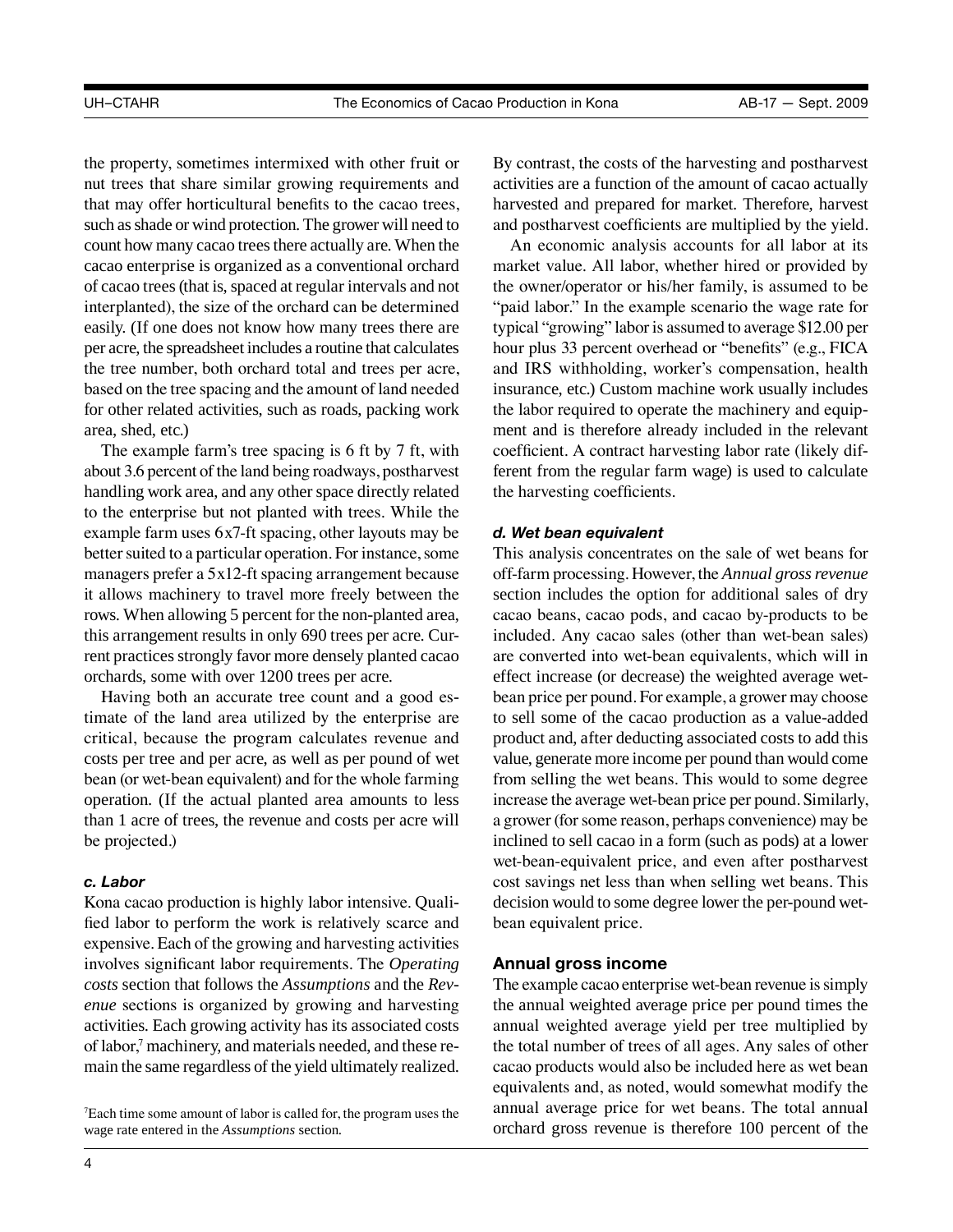income generated by the cacao enterprise. All production costs are expressed as a percentage of this total income figure. One can visualize these production cost percentages as the number of cents per dollar in sales needed to pay an operating or ownership expense.

# **Annual operating costs**

 growing and harvesting the cacao crop. All expenses are expressed as costs per pound of wet bean and as costs per the final column, each subtotal and total cost is expressed Operating costs are all the costs directly associated with tree, per acre, and per whole enterprise (i.e., orchard). In as a percentage of gross income.

## *a. Growing costs*

 These are categorized by each of the cacao growing activities. Each activity consists of three component whole orchard—except for fertilizer, which is per tree—at the average cost per unit of materials), (2) machinery (the Pruning is an exception to the three components per expenses: (1) materials (the annual amount used for the annual time used for the whole orchard at the average rate per hour), and (3) hand labor (the annual time in "person minutes" per tree, except irrigation, which is in "person hours" for the whole orchard.) As noted above, the labor cost to complete each activity is computed using the average wage rate per hour, including overhead. activity arrangement insofar as there is not a materials component cost.

 example scenario. *Fertilizers* are aggregated. For ex- aged on the basis of cost per acre, per tree, and per pound Most of the growing activities are self-evident, but it may be worthwhile to comment on the way in which a few aspects of the material costs are calculated for the ample, a common practice is to apply fertilizer, such as 10-5-20, three or four times a year, as well as dolomite once a year. The total cost of all fertilizers is then averof wet bean. It is assumed that the fertilizer is applied by hand to each tree, but fertilizer might also be spread mechanically or applied dissolved in irrigation water.

 acre of \$490 per year assumes 7 gallons of water per tree per week for 35 weeks per year which equals 245 gallons. The cost of water for *irrigation* is based on the current agricultural rate scale in Kona. In the example scenario, the cost for water is computed at the usage rate of \$2.00 per thousand gallons of water. The total water cost per Therefore, 1 acre with 1000 trees will require 245,000 gallons annually. At \$2.00 per 1000 gallons, the annual

water cost is \$490. (In South Kona, many farmers must truck in their water, some at rates of \$40 per 1000 gallons. The cost of irrigated cacao production is obviously prohibitive using water priced 20 times higher than the Kona agricultural rate.)

 does not involve any materials, only labor. Some pruning included here is specifically for a separate pruning activ- ity. *Periodic disease control* may be necessary, especially *Pest control* may at times become necessary, but it is not assumed to be a factor in this scenario's mature orchard. *Weed control* is not necessary with the welldeveloped canopy of a mature orchard, but in the example, it is assumed there will be some minimal weed control by hand and with mechanical mowing. *Pruning* may be done as an aside during harvesting, but the labor for the young trees, but it is not assumed to be a factor in the example cacao enterprise.

 option in the model that can be used to include any cost(s) not explicitly covered by the above cost categories. scenario, the model allows for inclusion here of any "*costs*  The "*other cost*" entry is simply a "catch-all" user-Finally, although not relevant for the current wet-bean *associated with other [cacao-related] sales*."

### *b. Harvesting costs*

 activities in terms of cents per pound of marketable yield. of the operation, increased mechanization, improved picking or extracting efficiency, or a change in the harvest These vary with the yield, so most farm managers prefer to view the cost of the various harvest and postharvest Once calculated, this coefficient can be used over time as yields fluctuate. The price-per-pound figure will need recalculation only with significant changes in average efficiency, such as may result from a sizable expansion labor wage rate.

 cents per pod picked. The pod-harvesting coefficient is calculated simply by dividing the hourly labor rate (as- sumed to be contract labor *without* overhead and benefits, valued at \$12/hour) by the picking rate in pounds per hour (here assumed to be 100 pounds per hour.) The result is 12.0 cents per pod or \$2.77 per tree. Since the conversion factor of pod to wet beans is assumed to be 0.255, pod harvesting costs 47.1 cents per pound of wet beans. The actual harvesting cost can be expressed as average

 tion, fermentation, and drying) are expressed in terms of coefficient is calculated by dividing the hourly labor rate Postharvest costs (pod opening and wet-bean extraccents per pound of wet beans. The wet-bean-extraction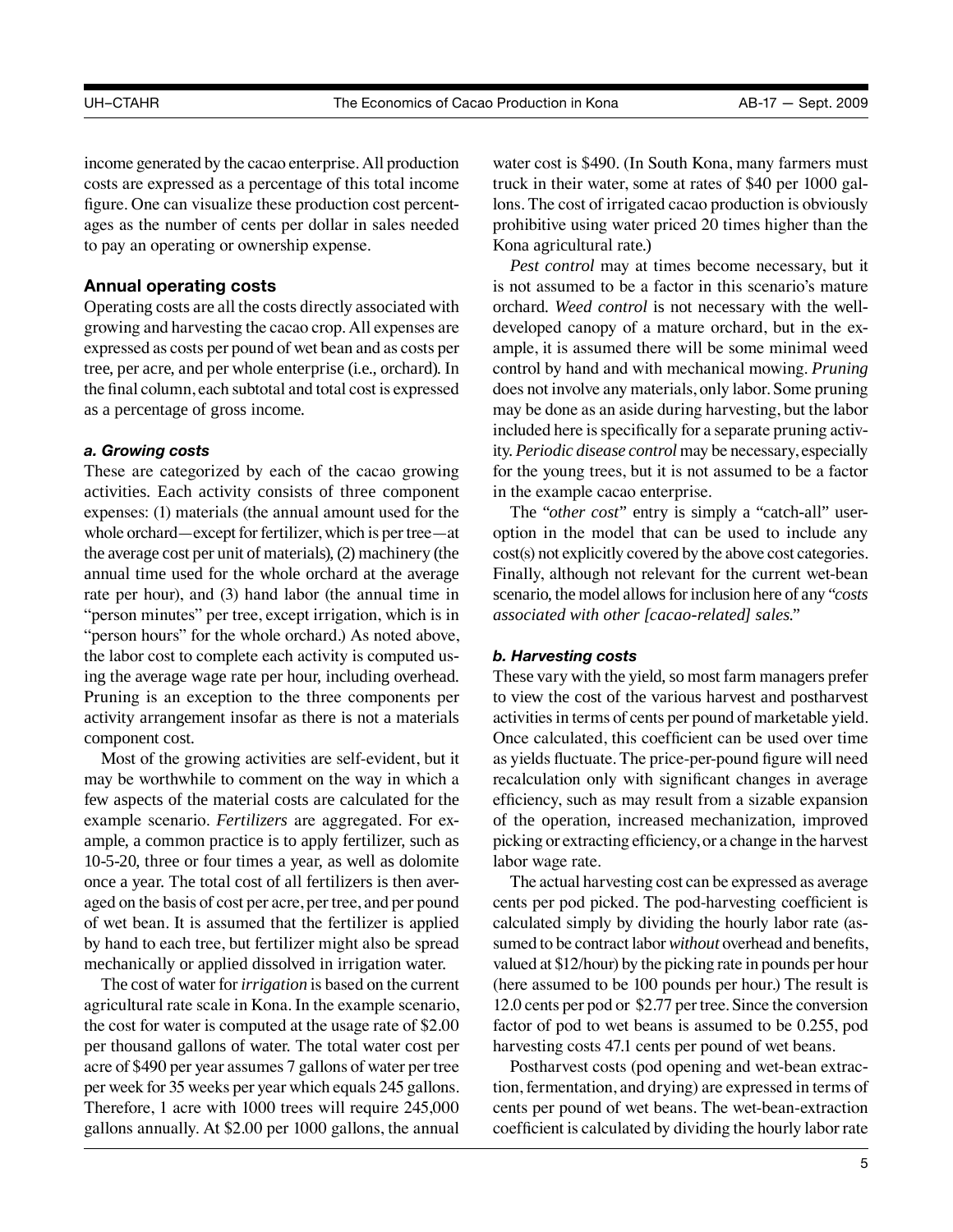# The model automatically includes the additional costs of (again assumed to be contract labor *without* overhead and benefits valued at \$12/hour) by the extraction rate in pounds per hour (here assumed to be 75 pounds per hour.) The result is 16.0 cents per pound of wet beans.<sup>8</sup> fermentation and drying in the annual harvesting costs if dry-bean sales are recorded in the *Gross revenue* section. As noted earlier, the cost to deliver farm product to a processor is not included here as a harvesting cost, but the possibility to do so is offered as a user-option later in the *Ownership costs* section.

# **Gross margin**

 harvesting costs. This figure represents the amount avail- *accounting profit*, <sup>9</sup>but it is definitely not *economic profit*  The *gross margin* is the gross income minus the total operating (or "variable") costs, i.e., all the growing and able to pay (1) all the ownership (or "fixed") costs and (2) any return to the owner/manager (i.e., *Management and investment income*). It approximates the return over cash costs, i.e., the *cash flow*, and is what farmers often but incorrectly call "profit." This figure might be called because it does not include the "non-cash" costs.

 economic and productive efficiency of similar-sized farms. More importantly, it represents the bare minimum positive gross margin would enable it to continue to oper- *Management and investment income* because it does not Gross margin is a good measure for comparing the that a farm must generate to stay in business. (Even if a farm in a particular year were to lose money overall, a ate, at least in the short run.) However, it is *not* as good a measure of a farm's actual profitability or long-term viability (as opposed to mere productive efficiency) as take into account the site-specific ownership costs, such as the cost of land, orchard establishment, and overhead.

# **Annual ownership ("fixed" or "overhead") costs**

 These costs are primarily the *annualized* costs for the productive resources: land, management, and the required capital investment (primarily for orchard establishment). Since capital resources last more than one



 necessarily incurs. (Some of these costs, such as the land production cycle, they have to be amortized over their "useful lives." *Ownership costs*, as opposed to the *operating costs* we have been discussing up to this point, are the overhead costs that every individual owner/operator charges, will be incurred even if no production exists.)

 all expected income, growing costs and harvesting of ownership expenses. Consequently, the perceived Operating costs will be quite similar for every grower, given comparable managerial abilities. As noted earlier, the gross margin conveniently embodies in one figure costs, and is thus a very good indicator of comparative productive efficiency. By contrast, ownership costs will vary widely from one grower to the next for a range of reasons. Two growers of equal productive abilities will have similar gross margins, but for a variety of reasons these two growers could easily have quite different sets profitability for each of these cacao enterprises would differ dramatically.

 But the wide variance in ownership costs from one An economic analysis by definition includes all costs. farming operation to the next makes any generalization difficult. There is always a land charge associated with cacao production, but it varies widely among growers. A good proxy for access to 1 acre of good agricultural land in Kona is the cost of a 1-acre Bishop Estate land lease (\$160 lease rent plus about \$25 in property taxes equals about \$185 per acre.)

 cessor, but it will range from zero for an internal transfer There is usually a cost to delivery of cacao to the proto a high cost incurred for a more distant producer. No amount is entered in the example scenario, but of course

<sup>8</sup> A convenient base unit for paying at a piece-rate rather than an hourly rate would be a five-gallon bucket. One bucket holds about 38 pounds of wet beans.

<sup>9</sup> If one were also to deduct depreciation, the gross margin would then approximate "taxable income."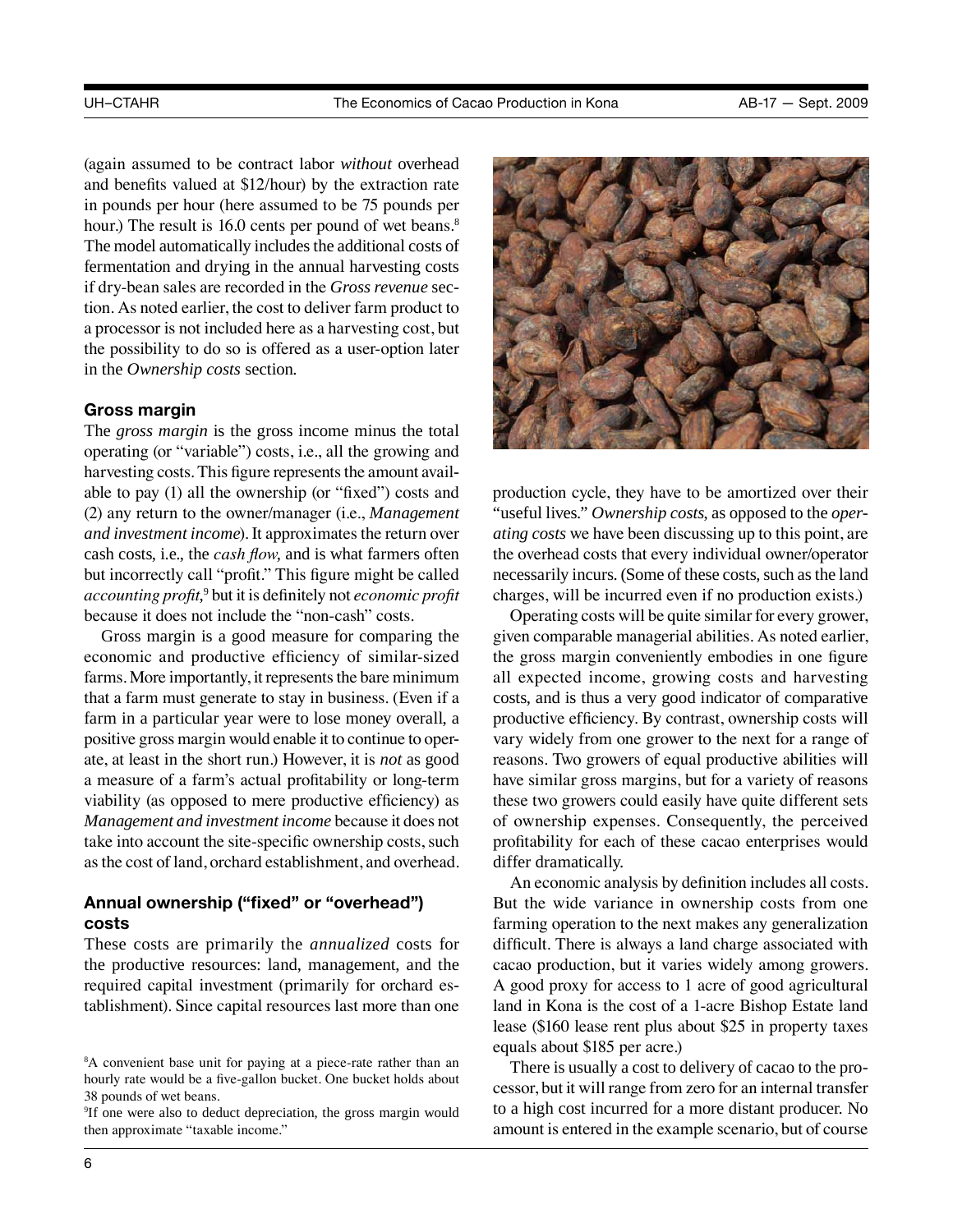with good records one could easily use the actual average cost per pound to deliver wet beans in order to determine a farm-specific economic profitability.

 effectively. For example, USDA revenue insurance ("Ad- useful risk-management tool. It protects the grower from premium (over 50% of which is subsidized by the federal as an ownership cost item. Liability insurance could also be included here, and together these should enable one to can easily calculate the premiums, farming circumstanc-Price and production (yield) risk cannot be eliminated. However, there are tools that enable one to manage risk justed Gross Revenue—Lite") is a currently available, a debilitating financial loss from a substantial decline in yield and/or market price. The low cost of the AGR-Lite government) could be included in an enterprise budget survive any catastrophic loss. While an insurance agent es and individual risk preferences and abilities to bear risk vary widely. Premiums for full coverage generally cost about 2 percent of the gross income. In some cases a manager may wish to include liability insurance as an option, but none is included in the example.

 such as telephone and internet costs associated with doing business, as well as professional fees, even if farm cost that can be allocated directly to the cacao "Management overhead" includes office expenses, limited only to accounting expenses for income taxes. If the enterprise is part of a larger farming operation, the orchard overhead cost will be that fraction of the wholeenterprise. For the purposes of this economic analysis, a rough estimate of the accounting and office expenses to be attributed to growing and harvesting cacao is \$200 and \$100, respectively. But again, the cacao proportion of total managerial costs might be higher, in which case the specific dollar amounts would probably be higher.

 establishment. Total planting cost is estimated at \$35 years). In the experience of some growers, this estimated planting cost may appear somewhat high.<sup>10</sup> However, The most significant capital investment is orchard per tree. It includes a nursery-grown seedling, minimal grading, and, if necessary, tree removal, purchase and installation of an irrigation system, digging holes, fertilizer for the tree, and the labor to plant the tree and grow it until there is some minimal production (at about two extensive additional land improvements (major clearing

 and grading, brush disposal, drainage, additional soil amendments, and the planting of a cover crop) could windbreaks, fences, and roads, if needed, would also add further increase the per-tree cost by \$5–10. Perimeter to the per-tree cost.

 over a reasonable period. In the example, the time period is 25 years. The IRS depreciates all orchards for 10 years This amortization rate might be used in an after-tax  *Management and investment income* and is therefore not are replaced through normal mortality and attrition. The The initial cost to establish the orchard is amortized after the time they start producing a marketable yield. financial assessment. However, a cacao orchard will be productive for at least 25 years, and this more realistic number better reflects management considerations and should be used for an economic analysis. The interest on capital investment (the return on owner equity plus debt service on any external financing) is part of the return to directly addressed here. A small percentage of the trees example scenario estimates the average annual replacement rate at 1 percent. In the example, this amounts on average to about 10 trees replaced per year. A lower rate will increase the overall profitability.

# **Management and investment income**

 Total cost includes all cash costs and all opportunity Since economic profit considers *all* costs, a manager mance if the economic profit were equal to zero or better. for potential investors and for potential new entrants into costs. Any return above total cost is *economic profit*. would understandably be satisfied with business perfor-Economic profit is the best measure of true profitability. It is also a measure of how attractive the enterprise is the business.

 profit of zero." Furthermore, some find it difficult to services and capital investment; that is, *Management and*  Although this theoretical concept of economic profit is accurate and correct, it can be somewhat confusing to hear that one should be satisfied with an "economic grasp intuitively the meaning of a "negative economic profit." A more easily understood "bottom line" is the residual return to the owner/manager for management *investment income*. (The owner/manager, to the extent that she or he is also an "operator," would of course also receive additional compensation for any of the manual farm labor personally provided.)

<sup>&</sup>lt;sup>10</sup>Growers who keep comprehensive records can enter a better estimate based on their own experience when using the spreadsheet to calculate the economic profitability of their own cacao operation.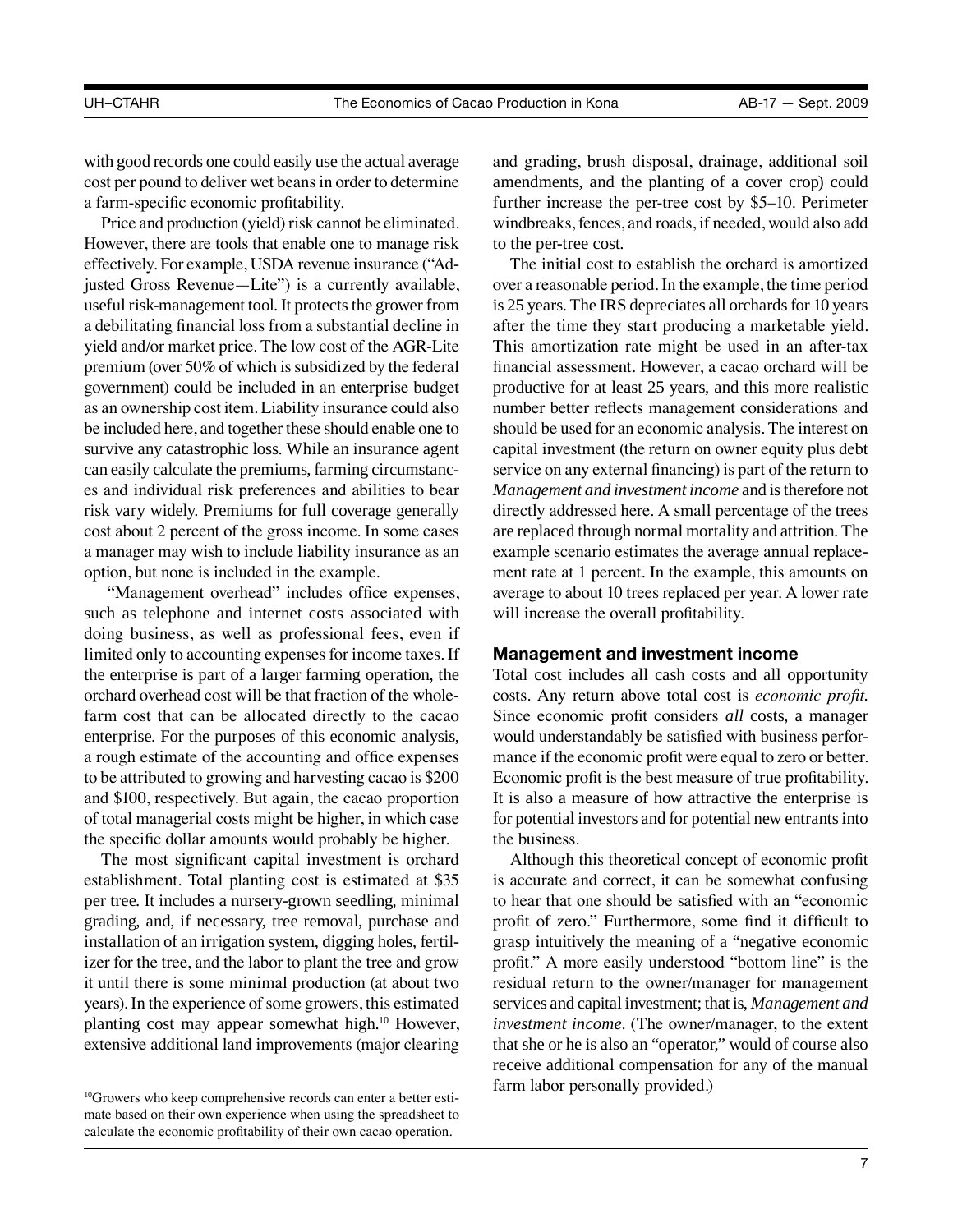# **Sensitivity analysis**

 *Management and investment income* is calculated. It A simple break-even analysis is provided just after the shows what price, given the projected yield, would be required to just cover either *Operating* or *Total costs*, without any residual for *Management and investment income*. Breaking even (that is, covering costs but providing no return to management and investment) is a short-term survival tactic, but it is not sustainable for long. A shortcoming of the simple break-even price and yield calculation is that it considers only one point in a spectrum of possibilities.

 function of price and yield. Cacao *yield risk* is somewhat for wet beans. The sensitivity analysis considers how  sensitive *Management and investment income* is to small A sensitivity analysis enables a grower to observe how a range of small changes in the most critical production variables affects profitability (*Management and investment income*). Most agricultural profitability is a ameliorated by irrigation and USDA revenue insurance, but it is still significant. The other risk variable of most concern in this study is the *price risk*. Ultimately, one's assessment of the cacao enterprise's overall risk comes down to one's confidence in the expected market price changes in price and/or yield. It is a good way to evaluate the riskiness of the enterprise. After price and yield, *Management and investment income* is also especially sensitive to pod harvesting and extraction rates. These could be considered by using them as the variables of concern in the sensitivity analysis.

# **Results**

The results of this study of the economic analysis of a cacao production operation are in the following spreadsheets, contained in the online file available at [http://](http://www.ctahr.hawaii.edu/oc/freepubs/spreads/Cacao$.xls) [www.ctahr.hawaii.edu/oc/freepubs/spreads/Cacao\\$.xls:](http://www.ctahr.hawaii.edu/oc/freepubs/spreads/Cacao$.xls)

- \*Cacao\$ Scenario A: 100% Forastero wet bean
- \*Cacao\$ Scenario B: 100% Criollo wet bean
- \*Cacao\$ Sensitivity Analysis

# **Discussion and conclusion**

 other orchard crops. Ultimately the degree of profitability Based on data provided by representative Kona growers, a well-managed cacao enterprise that markets its production as wet beans generates a healthy gross margin. Cacao's growing costs and harvesting costs, as percentages of gross income, are within the expected range of for any particular cacao operation, as measured by the



 pay them. As one grower expressed his predicament, "I'm me." In essence, this grower is saying that his production know, is not sustainable in the longer term. In short, while *Management and investment income* earned, will depend upon the amount of ownership costs incurred. A well-managed farming operation can fail economically if the ownership costs exceed the business' capacity to doing fine, making money, but my fixed costs are killing is efficient enough and his short-term cash flow is OK, but he is operating at an economic loss, which, as we cacao wet-bean production is potentially profitable, one can fail to realize that potential if one's cost of capital,<sup>11</sup> land charge, required return on equity, exposure to agricultural risk, or overhead costs are too high. These are individual-specific determinants, well beyond the scope of this general economic analysis.

 Horticulturally, the Criollo type is somewhat more risky because it is relatively more difficult to grow and its marketable yield is about 10 percent lower than that of the Forastero type. However, the current market price differential appears to compensate for the Criollo disad-

<sup>11</sup>The "cost of capital" is simply the weighted average of the cost of money borrowed and the cost of equity funds used to finance a capital purchase. For example, if one finances a purchase by borrowing 60% of the cost from a bank at 10% per year and by paying the balance with equity funds, for which one needs only receive a return of 3% per year, the cost of capital is  $(0.6 \times 0.10) + (0.4 \times 0.03)$  $= 0.06 + 0.012 = 7.2\%$ .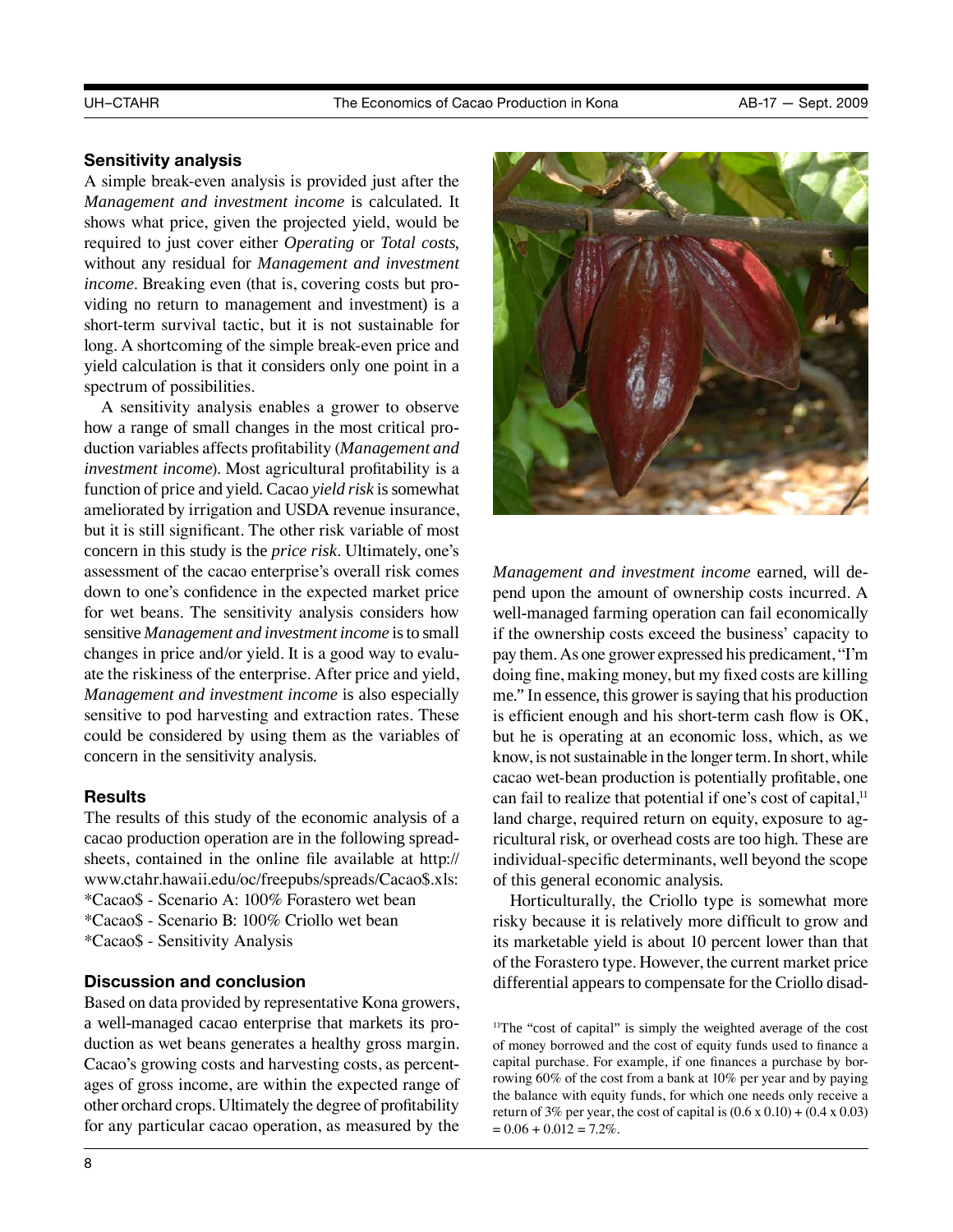vantages. The 100-percent Forastero production scenario earns almost \$100 more than the 100-percent Criollo, but this is not a significant difference. The dollar differential in overall yield of Criollo. A smaller profit margin almost changes rapidly for every 1 percent increase or decrease always increases the risk vulnerability of a business and thus also affects risk management concerns.

 innovative marketing plan reduces a producer's risk. And indeed, such an economically viable, socially responsible Having a reliable, progressive Kona buyer that has an buyer is critical for a sustainable cacao industry on the island of Hawai'i. However, with one buyer and many sellers, the relationship is fundamentally monopsonistic.12 And for an example of the potential market risk of monopsony, one need look no further than the recent predicament of Kona's macadamia nut growers' almost total reliance on sales to a single processor.

 Profitability, as measured by *Management and invest-* in agriculture, to minor changes in market price and how quickly profitability changes with small changes *ment income*, is most sensitive, as is usually the case marketable yield. The sensitivity analysis demonstrates in price and/or yield. Price and yield are the primary sources of risk for the grower. While these risks cannot be eliminated entirely, the risk management tools currently available to cacao growers in Kona enable one to manage catastrophic risk effectively at a very low cost. Good risk management enables a cacao grower to avoid what might otherwise be a financially devastating event and to survive a relatively unprofitable year or two.

 perform these tasks for a reasonable rate of pay. Although one can easily use the spreadsheet model to quickly After price and yield, cacao profitability is most sensitive to relatively small improvements in harvesting and extracting efficiency and the availability of labor to a sensitivity analysis is not presented for these variables,

 overall enterprise profitability is to seemingly small changes in harvesting or extraction efficiency and/or cost. For example, a 20 percent increase in the harvesting answer "what-ifs?" and to appreciate how sensitive the cost cuts the gross margin almost in half, dramatically increasing the likelihood that the whole cacao operation will become economically unfeasible.

 owner could add the value of all the paid labor, assuming tasks. This would provide a labor income of about \$5,400 per acre. If one were to combine the value of labor, The Hawai'i cacao industry is young. All growers are relatively small-scale, and currently none are making a living solely by growing cacao. The *Management and investment income* for the 1-acre example farm is about \$1,900. Without any debt service, this would be the return to management and owner equity. To this return the that he or she performed these growing and harvesting management, and equity investment, it is conceivable to generate a minimal, before-tax income of \$35,000 per year with a 5-acre cacao enterprise. But at this time, no Kona operations are as large as 5 acres.

 tionship that must constantly be nurtured by both parties. continue working together to reach a mutually agreeable Cacao growers and processors have a symbiotic rela-Cacao farming will be sustainable if sellers and buyers market price.

# **Acknowledgments**

 cost data and growing information provided by coopera- tive, knowledgeable cacao producers with experience actively farming cacao on the Big Island; (b) current published cacao research; (c) cacao horticulture informa- tion provided by CTAHR extension faculty; and (d) work supported by the Cooperative State Research, Education, and Extension Service, U. S. Department of Agriculture, This economic analysis is based on (a) production and under Agreement No. 2007-33610-18481 of the Small Business Innovation Research Grants Program.

Any opinions, findings, and conclusions or recommendations expressed in this publication are those of the authors and do not necessarily reflect the views of the U.S. Department of Agriculture.

Photos are by Ken Love.

 12"In economics, a monopsony…is a market form in which only one buyer faces many sellers. It is an example of *imperfect competition*, similar to a monopoly, in which only one seller faces many buyers. As the only purchaser of a good or service, the 'monopsonist' may dictate terms to its suppliers in the same manner that a monopolist controls the market for its buyers." [from *Wikipedia*]. In terms of the Kona cacao industry, the monopsonistic relationship means a processor could offer the grower a price below the expected cost of production and in so doing likely benefit in the short run. Since cacao growers, like all orchardists, are unable to exit quickly from their industry, that is, move out of production of one tree crop into some other, more viable commodity, they will have to accept this low price, at least in the short run. But exit they will, cutting off the processor's life-blood.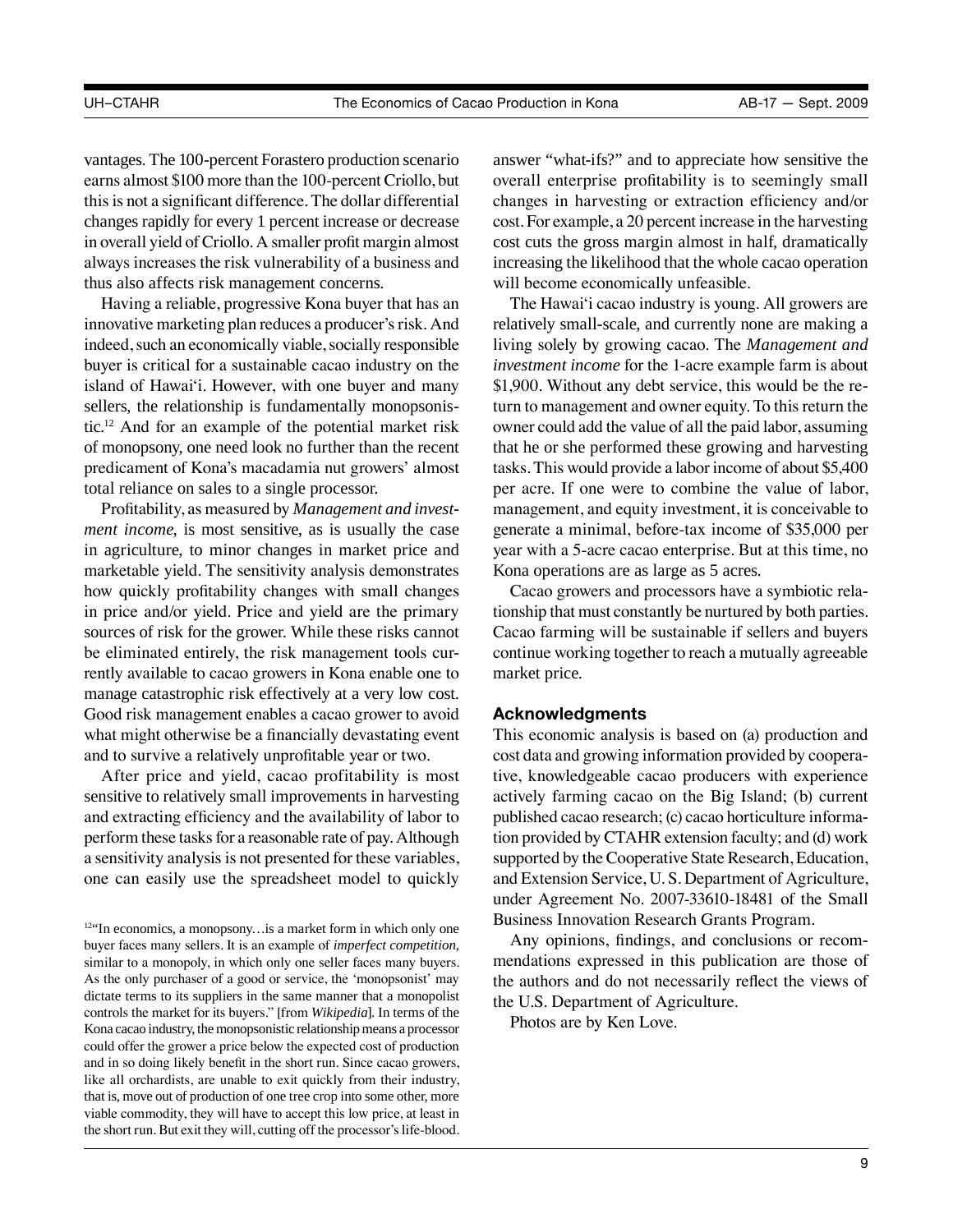# **Spreadsheet for Scenario A**

| Scenario A: 100% Forastero Wet Bean<br>Assumptions: Blue cells are the variables to modify, black numbers are calculated automatically. |                                                           |                                                                  |                                  |                    |                                 |                |               |                                            |                             |            |
|-----------------------------------------------------------------------------------------------------------------------------------------|-----------------------------------------------------------|------------------------------------------------------------------|----------------------------------|--------------------|---------------------------------|----------------|---------------|--------------------------------------------|-----------------------------|------------|
|                                                                                                                                         |                                                           | Tree variety mix:                                                | % of orchard planted in variety: |                    | Ave. \$/lb.                     | Yield / tree   |               | Tree density calculator:                   |                             |            |
| 1                                                                                                                                       |                                                           | Forastero wet beans                                              |                                  | 100%               | \$1.80                          | 5.60           | Ibs.wet beans | 1. Enter spacing (in feet):                |                             |            |
| 2                                                                                                                                       |                                                           | Criollo wet beans<br>$@$ ~                                       | 0%                               | \$2.00             | 5.04                            | Ibs.wet beans  | 6.0           | $\mathbf{K}$<br>7.0                        |                             |            |
|                                                                                                                                         | Weighted ave. price (\$/lb.) and ave. mature yield/tree = |                                                                  |                                  |                    |                                 | 5.60           | Ibs.wet beans | 2. Enter % of total land area required for |                             |            |
|                                                                                                                                         |                                                           | Age of trees:                                                    |                                  | % of mature yield  | Number of trees Yield / orchard |                |               |                                            | roads, packing house, etc.: | 3.6%       |
| 3                                                                                                                                       |                                                           | Number non-bearing trees @                                       |                                  | 0%                 | 10                              | 0.0            | Ibs.wet beans | 3. Enter total number of acres             |                             | 1.0        |
| 4                                                                                                                                       |                                                           | Number partially bearing trees @                                 |                                  | 30%                | 20                              | 33.6           | Ibs.wet beans | Trees per acre =                           | 1000                        | trees      |
| 5                                                                                                                                       |                                                           | Number partially bearing trees @                                 |                                  | 70%                | 20                              | 78.4           | Ibs.wet beans | Total trees $=$                            | 1000                        | trees      |
| 6                                                                                                                                       |                                                           | Number of mature trees @                                         |                                  | 100%               | 950                             | 5,320.0        | Ibs.wet beans |                                            |                             |            |
| 7                                                                                                                                       |                                                           | Total trees & ave mkt. yield wet beans/orchard (lbs) =           |                                  |                    | 1,000                           | 5,432.0        |               | Yield wet beans/ average tree =            | 5.43                        | lbs.       |
| 8                                                                                                                                       |                                                           | Total acreage of orchard $(ac.) =$                               |                                  |                    | 1.0                             |                | 13            | Ave. $#$ pods/ mature tree =               |                             | 23.1       |
| 9                                                                                                                                       |                                                           | Trees /acre =                                                    |                                  |                    | 1,000                           |                | 14            | Ave. wt. of mature pod $(lbs)$ =           |                             | 0.954      |
| 10                                                                                                                                      |                                                           | Wage rate hand labor $($/hr.) =$                                 |                                  |                    | \$12.00                         |                | 15            | Pod => wet-bean conversion $f =$           |                             | 0.255      |
| 11                                                                                                                                      |                                                           | Benefits (FICA, etc.) $(\%) =$                                   |                                  | 33%                |                                 |                | 16            | Wet => dry conversion $f =$                |                             | 0.640      |
|                                                                                                                                         |                                                           | <b>ANNUAL GROSS REVENUE:</b>                                     | %                                | <b>Total units</b> | \$/unit:                        | t/lb wet beans | \$/tree:      | \$/acre:                                   | \$/orchard:                 | % of gross |
|                                                                                                                                         |                                                           | A. Wet beans (lbs. $\omega$ \$/lb.) $\omega$                     | 100%                             | 5,432              | \$1.80                          | 180.0          | 9.78          | 9,778                                      | 9,778                       | 100.0%     |
| В.                                                                                                                                      |                                                           | Pods (no. pods $@$ \$/pod $@$                                    | 0%                               | 0                  | \$0.10                          | 0.0            | 0.00          | 0                                          | 0                           | $0.0\%$    |
| C.                                                                                                                                      |                                                           | Dry beans (lbs. $@$/lb.)$ $@$                                    | 0%                               | $\mathbf{0}$       | \$1.60                          | 0.0            | 0.00          | $\mathbf 0$                                | $\boldsymbol{0}$            | 0.0%       |
|                                                                                                                                         |                                                           | D. Other cacao-related sales (enter annual total for enterprise) |                                  |                    |                                 | 0.0            | 0.00          | $\overline{0}$                             | $\bf{0}$                    | 0.0%       |
|                                                                                                                                         |                                                           | Price of "wet bean equivalent" =>                                | \$1.80                           |                    | I. TOTAL REVENUE =              | 180.0          | 9.78          | 9,778                                      | 9,778                       | 100%       |
|                                                                                                                                         |                                                           | <b>II. ANNUAL OPERATING COSTS:</b>                               |                                  |                    |                                 |                |               |                                            |                             |            |
|                                                                                                                                         |                                                           | A. Annual Growing costs (w/ units):                              |                                  | units              | \$/unit:                        | t/lb wet beans | $$$ /tree:    | \$/acre:                                   | \$/orchard:                 | % of gross |
|                                                                                                                                         | 1                                                         | Fertilization                                                    |                                  |                    | Fertilization sub-totals =>     | 33.1           | 1.80          | 1,796                                      | 1,796                       | 18.4%      |
|                                                                                                                                         |                                                           | Fertilizer (Ibs./tree)                                           |                                  | 1.4                | \$0.76                          | 19.6           | 1.06          | 1,064                                      | 1,064                       | 10.9%      |
|                                                                                                                                         |                                                           | Machinery (hours/orchard)                                        |                                  | 8.0                | \$25.00                         | 3.7            | 0.20          | 200                                        | 200                         | 2.0%       |
|                                                                                                                                         |                                                           | Hand labor (min./tree)                                           |                                  | 2.0                | \$15.96                         | 9.8            | 0.53          | 532                                        | 532                         | 5.4%       |
|                                                                                                                                         | 2                                                         | Irrigation:                                                      |                                  |                    | Irrigation sub-totals =>        | 16.4           | 0.89          | 889                                        | 889                         | 9.1%       |
|                                                                                                                                         |                                                           | Water (1,000 gals./ orchard)                                     |                                  | 245                | \$2.00                          | 9.0            | 0.49          | 490                                        | 490                         | 5.0%       |
|                                                                                                                                         |                                                           | Pumping (hours/ orchard)                                         |                                  | 0.0                | \$0.00                          | 0.0            | 0.00          | $\boldsymbol{0}$                           | 0                           | $0.0\%$    |
|                                                                                                                                         |                                                           | Labor (hours/ orchard)                                           |                                  | 25.0               | \$15.96                         | 7.3            | 0.40          | 399                                        | 399                         | 4.1%       |
|                                                                                                                                         | $\mathfrak{Z}$                                            | Pest control:                                                    |                                  |                    | Pest control sub-totals =>      | 0.0            | 0.00          | 0                                          | 0                           | $0.0\%$    |
|                                                                                                                                         |                                                           | Chemicals (gals./ orchard)                                       | 0.0                              | \$10.00            | 0.0                             | 0.00           | $\mathbf 0$   | $\boldsymbol{0}$                           | $0.0\%$                     |            |
|                                                                                                                                         |                                                           | Machinery (hours/ orchard)                                       |                                  | 0.0                | \$10.00                         | 0.0            | 0.00          | $\mathbf 0$                                | $\boldsymbol{0}$            | $0.0\%$    |
|                                                                                                                                         | Hand labor (min./ tree)                                   |                                                                  |                                  | 0.0                | \$15.96                         | 0.0            | 0.00          | 0                                          | 0                           | $0.0\%$    |
|                                                                                                                                         | 4                                                         | Weed control:                                                    |                                  |                    | Weed control sub-totals =>      | 6.4            | 0.35          | 346                                        | 346                         | 3.5%       |
|                                                                                                                                         |                                                           | Chemicals (gals./ orchard)                                       |                                  | 0.0                | \$2.00                          | 0.0            | 0.00          | $\boldsymbol{0}$                           | $\boldsymbol{0}$            | $0.0\%$    |
|                                                                                                                                         |                                                           | Machinery (hours/ orchard)                                       |                                  | 8.0                | \$10.00                         | 1.5            | 0.08          | 80                                         | 80                          | $0.8\%$    |
|                                                                                                                                         | Hand labor (min./ tree)                                   |                                                                  |                                  |                    |                                 |                |               |                                            |                             |            |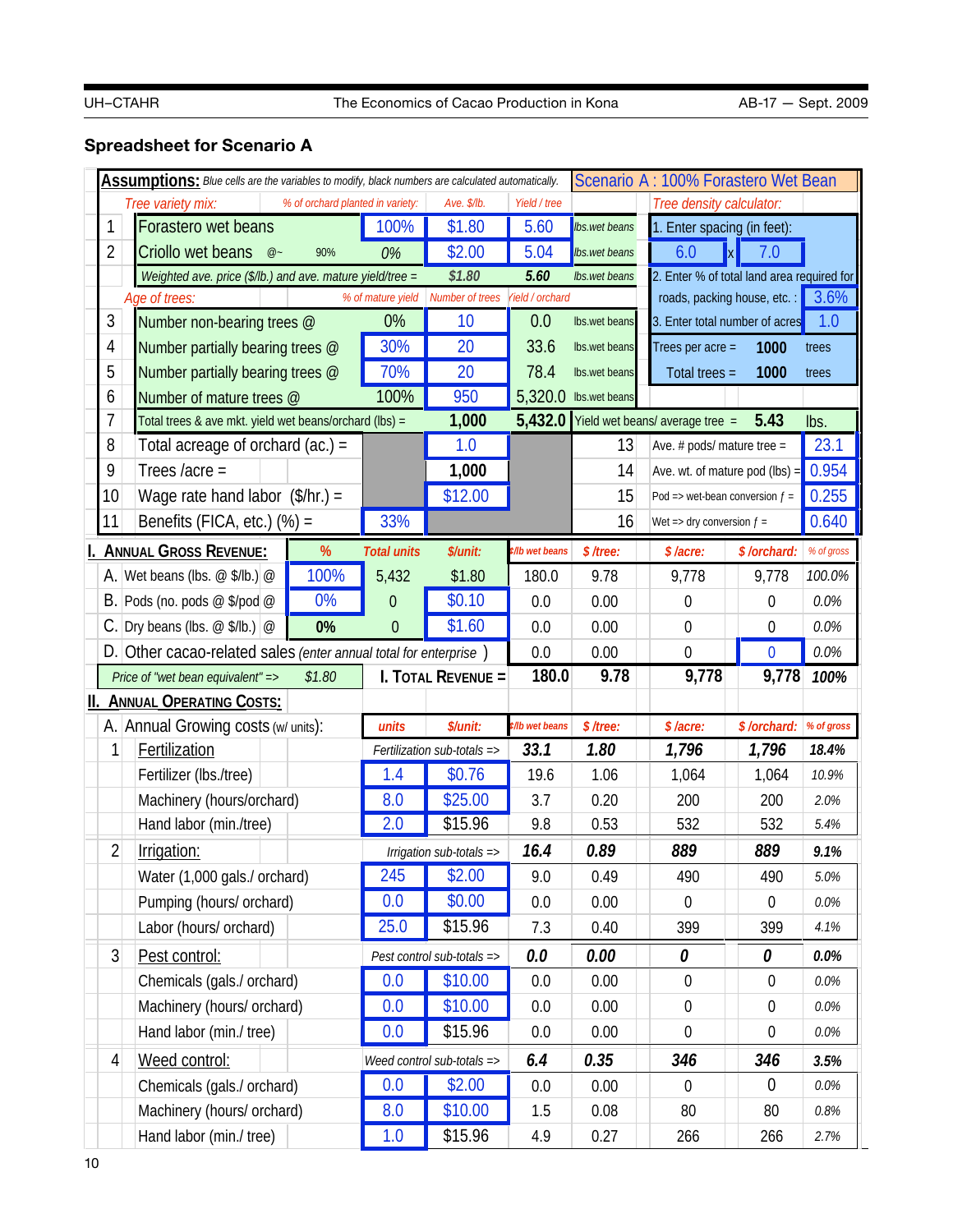| UH-CTAHR       |                                                                          |                            |                       | The Economics of Cacao Production in Kona   |                |                  |                                                                                               | AB-17 - Sept. 2009 |             |
|----------------|--------------------------------------------------------------------------|----------------------------|-----------------------|---------------------------------------------|----------------|------------------|-----------------------------------------------------------------------------------------------|--------------------|-------------|
| 5<br>Pruning:  |                                                                          |                            | Pruning sub-totals => |                                             | 10.3           | 0.56             | 559                                                                                           | 559                | 5.7%        |
|                | Machinery (hours/ orchard)                                               |                            | 0.0                   | \$5.00                                      | 0.0            | 0.00             | 0                                                                                             | $\Omega$           | 0.0%        |
|                | Hand labor (min./ tree)                                                  |                            | 2.1                   | \$15.96                                     | 10.3           | 0.56             | 559                                                                                           | 559                | 5.7%        |
| А.             | Annual Growing costs: (continued) :                                      |                            | units                 | \$/unit:                                    | t/lb wet beans | $$$ /tree:       | \$/acre:                                                                                      | \$/orchard:        | % of gross  |
| 6              | Periodic disease control                                                 |                            |                       | Diseae control sub-totals =>                | 0.0            | 0.00             | 0                                                                                             | 0                  | 0.0%        |
|                | Chemicals (gals./ orchard)                                               |                            | 0.0                   | \$3.00                                      | 0.0            | 0.00             | $\boldsymbol{0}$                                                                              | 0                  | 0.0%        |
|                | Machinery (hours/ orchard)                                               |                            | 0.0                   | \$10.00                                     | 0.0            | 0.00             | $\mathbf 0$                                                                                   | $\boldsymbol{0}$   | 0.0%        |
|                | Hand labor (min./ tree)                                                  |                            | 0.0                   | \$15.96                                     | 0.0            | 0.00             | $\mathbf 0$                                                                                   | $\mathbf 0$        | 0.0%        |
| 7              | Other cost                                                               |                            |                       | Other cost sub-totals =>                    | 0.0            | 0.00             | 0                                                                                             | 0                  | 0.0%        |
|                | Materials (amt./ orchard)                                                |                            | 0.0                   | \$0.00                                      | 0.0            | 0.00             | $\mathbf 0$                                                                                   | 0                  | 0.0%        |
|                | Machinery (hours/ orchard)                                               |                            | 0.0                   | \$10.00                                     | 0.0            | 0.00             | $\boldsymbol{0}$                                                                              | 0                  | 0.0%        |
|                | Hand labor (min./ tree)                                                  | 0.0                        | \$15.96               | 0.0                                         | 0.00           | $\boldsymbol{0}$ | $\boldsymbol{0}$                                                                              | 0.0%               |             |
| 8              | Costs associated w/ other income <i>Enter the annual orchard cost</i> => |                            |                       |                                             | 0.0            | 0.00             | $\overline{0}$                                                                                | $\overline{0}$     | 0.0%        |
|                |                                                                          |                            |                       |                                             | 66.1           | 3.59             | 3,590                                                                                         |                    | 3,590 36.7% |
|                |                                                                          |                            |                       | Total growing costs/ year =                 |                |                  |                                                                                               |                    |             |
| В.             | <b>Annual Harvesting Costs:</b>                                          |                            |                       | $C /$ unit:                                 | t/lb wet beans | $$$ /tree:       | \$/acre:                                                                                      | \$/orchard:        | % of gross  |
| 1              | Harvesting (¢ /pod)                                                      |                            | 12.0                  | $\ell$ / pod                                | 47.1           | 2.77             | 2,772                                                                                         | 2,772              | 28.4%       |
| $\overline{2}$ | Extraction $($ mathcal{C} /lb. of wet bean)                              |                            | 16.0                  | ¢/lb.wet bean                               | 16.0           | 0.87             | 869                                                                                           | 869                | 8.9%        |
| 3              | Fermentation & drying                                                    | <b>None</b>                | 10.0                  | ¢/lb.wet bean                               | n.a.           | n.a.             | n.a.                                                                                          | n.a.               | 0.0%        |
|                |                                                                          |                            |                       | Total harvesting costs/ year =              | 63.1           | 3.64             | 3,641                                                                                         | 3,641              | 37.2%       |
|                |                                                                          |                            |                       | <b>II. TOTAL OPERATING COSTS =</b>          | 129.1          | 7.23             | 7,231                                                                                         |                    | 7,231 74.0% |
|                |                                                                          |                            |                       | <b>III. ANNUAL GROSS MARGIN =</b>           | 50.9           | 2.55             | 2,547                                                                                         | 2,547              | 26.0%       |
|                | <b>IV. ANNUAL OWNERSHIP COSTS:</b>                                       |                            |                       |                                             | ¢/lb wet beans | $$$ /tree:       | \$/acre:                                                                                      | \$/orchard:        | % of gross  |
| А.             | Land charge: (mortgage or lease rent & property taxes) sub-totals =>     |                            |                       |                                             | 3.4            | 0.19             | 185                                                                                           | 185                | 1.9%        |
| В.             | Delivery to processor                                                    | 0.0                        |                       | $\ell$ /lb.wet bean Sub-totals =>           | 0.0            | 0.00             | 0                                                                                             | 0                  | 0.0%        |
| С              | Risk management                                                          |                            |                       | Risk Management sub-totals =>               | 3.6            | 0.20             | 196                                                                                           | 196                | 2.0%        |
| 1              | Revenue insurance @                                                      | 2.0%                       | of gross income       |                                             | 3.6            | 0.20             | 195.55                                                                                        | 195.55             | 2.0%        |
| $\sqrt{2}$     | Liability insurance<br>$^{\circ}$                                        | 0.0%                       | of gross income       |                                             | 0.0            | 0.00             | 0.00                                                                                          | 0.00               | $0.0\%$     |
| D              | Management overhead                                                      |                            |                       | Overhead sub-totals =>                      | 5.5            | 0.30             | 300                                                                                           | 300                | 3.1%        |
| 1              | Office expense                                                           |                            |                       | Enter the total annual orchard cost =>      | 1.8            | 0.10             | 100.00                                                                                        | 100.00             | 1.0%        |
| 2              | Professional services                                                    |                            |                       | Enter the total annual orchard cost =>      | 3.7            | 0.20             | 200.00                                                                                        | 200.00             | 2.0%        |
| Ε              | Orchard establishment                                                    |                            |                       | Orchard establishment sub-totals =>         | 0.3            | 0.02             | 15                                                                                            | 15                 | 0.2%        |
| 1              | Establishment cost @                                                     | \$35.00                    | /tree amort.          | 25                                          | 0.0            | 0.00             | 1.40                                                                                          | 1.40               | 0.0%        |
| 2              | Annual replacement rate @                                                |                            | 1.0%                  | of orchard                                  | 0.3            | 0.01             | 14.00                                                                                         | 14.00              | 0.1%        |
|                |                                                                          |                            |                       | <b>IV. TOTAL OWNERSHIP COSTS =</b>          | 12.8           | 0.70             | 696                                                                                           |                    | 696 7.1%    |
|                | <b>V. TOTAL COST OF PRODUCTION (</b>                                     | 142.0<br>$EXCEPT M&II$ ) = | 7.93                  | 7,927                                       |                | 7,927 81.1%      |                                                                                               |                    |             |
|                |                                                                          |                            |                       | VI. MANAGEMENT & INVESTMENT INCOME (M&II) = |                |                  |                                                                                               |                    |             |
|                |                                                                          |                            |                       |                                             | 38.0           | 1.85             | 1,851                                                                                         | 1,851              | 18.9%       |
|                | Simple break-even analysis:                                              |                            |                       |                                             |                |                  | NOTE: Enter " T " to cover TOTAL production costs; enter " O " to only cover operating costs: |                    | Τ           |